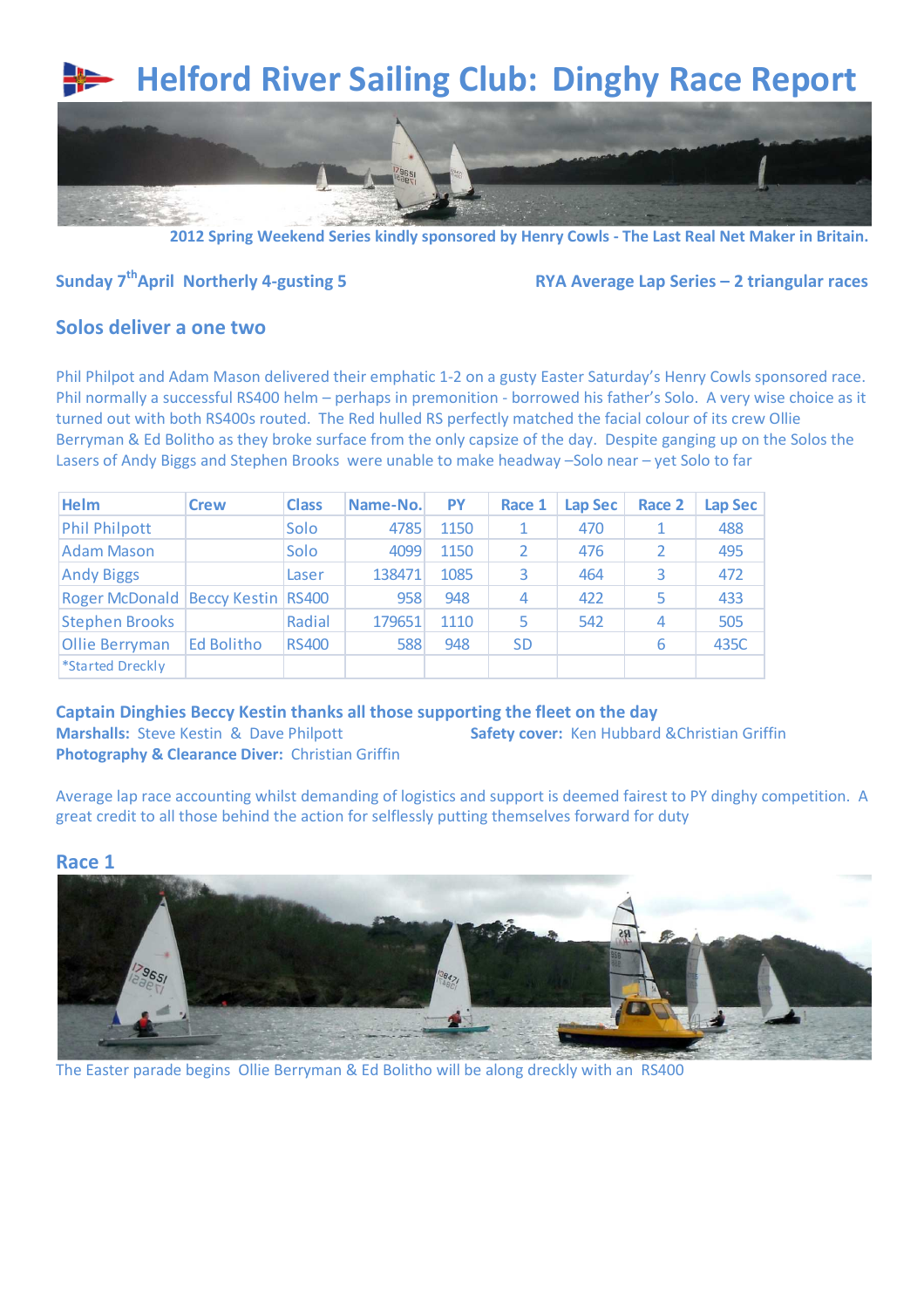

Class rules do not allow the Solo, Laser or RS400 to deploy a trapeze -a very wise denial in gusty conditions.



Of like a Rocket –a Merlin Rocket – the RS400 being the Rockets natural successor. It's not only Oysters that the Helford shares with Whitstable – Kent - Morrison designed racing dinghies.



Clew dipping – an obligatory manoeuvre by the last boat crossing the final gate. It acknowledges the marshals contribution to the day's proceedings– now if you believe that............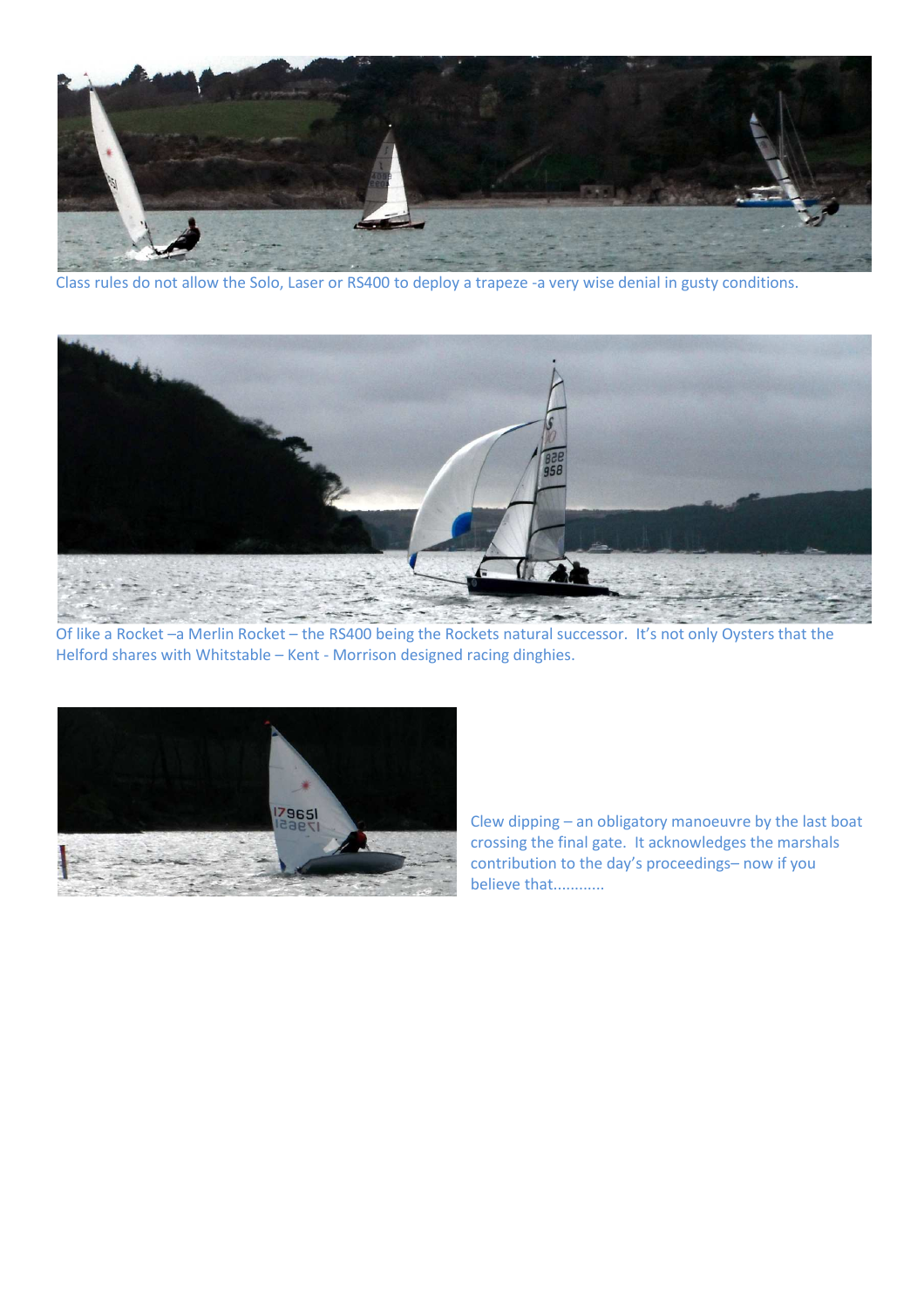### **Race 2**



And they're off - the McD RS400 as ever immaculately positioned at the start line



That wouldn't be the Berryman: Bolitho RS a little lower in the water than would seem prudent would it – or was that later on the 3<sup>rd</sup> run?



Biggs watches appreciatively at another radial master class - a demonstration of the art of the death roll.



Solo near – yet a Solo to far